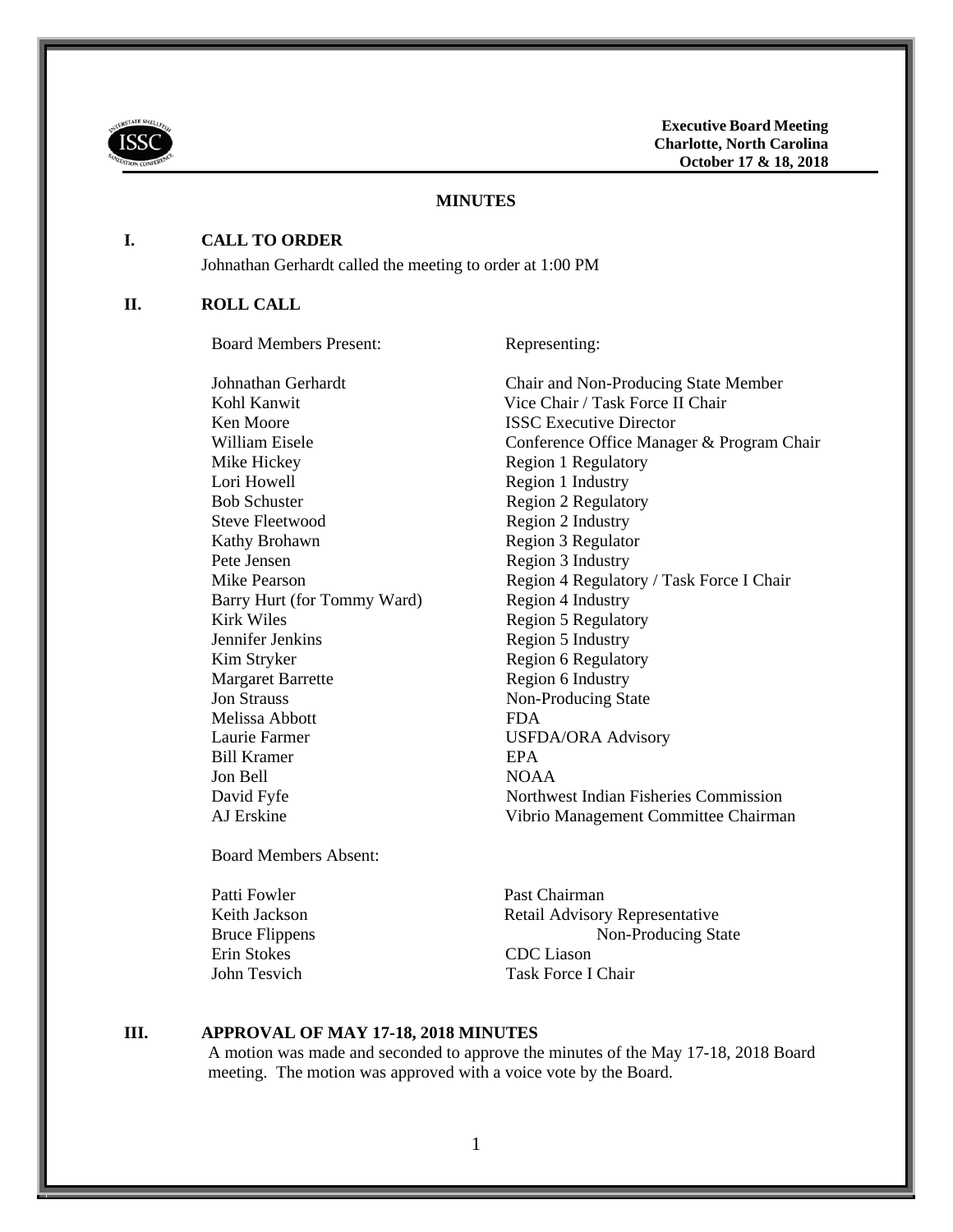### **IV. INTRODUCTORY COMMENTS**

- A. Chair Johnathan Gerhardt Welcome and additional welcome to John Strauss to the Executive Board.
- B. FDA Melissa Abbott
	- Staff updates for CFSAN
		- 1. Pete Koufopoulos still acting as Shellfish & Aquaculture policy branch director
		- 2. No approval for filling vacant positions at this time
		- Budget update
			- 1. The 2019 budget has been reduced by 20%
			- 2. Participation of staff at regional meetings and other shellfish related meetings will be reduced
			- 3. CFSAN priorities will focus on critical activities such as laboratory evaluations in 2019
	- Foreign audits
		- 1. Taiwan HACCP audit occurred in August and included one shellfish firm. No concerns were indicated.
		- 2. Canada audit occurred in September. Washington and Oregon were visited as those states are Canadian primary exporters. Canada did identify gaps with the NSSP but implementation of NSSP was found to be comparable to CSSP. A draft report is expected in 60 days. The ISSC may be interested in including a presentation by Canada during the information session of the biennial meeting that explains their HACCP-based approach to handling Vibrio parahaemolyticus.
		- 3.
	- Training items
		- 1. FD246 course laboratory methods being offered June 10- 14, 2019
		- 2. FD245 Plant standardization being offered in July 2019 2019
		- 3. Developing advanced growing area course
		- 4. Patrol course expected early in 2019 for FDA specialists online
	- GARB studies
		- 1. Dye study in NJ done in April produced additional recommendations for classification
		- 2. Dye study in MD conducted in September; data is being analyzed
		- 3. WA is writing a draft report and requested study be continued in Hammersley Inlet & Oakland Bay
		- 4. MA study completed in June; FDA will present draft of data analysis to MA and will provide training on analysis and assist in developing draft report
		- 5. Budget cuts may affect approval of future GARB requests.

Laurie Farmer

- ORA Update
	- 1. Budget is similar to last year.
	- 2. The key priority is uniformity for FDA evaluations;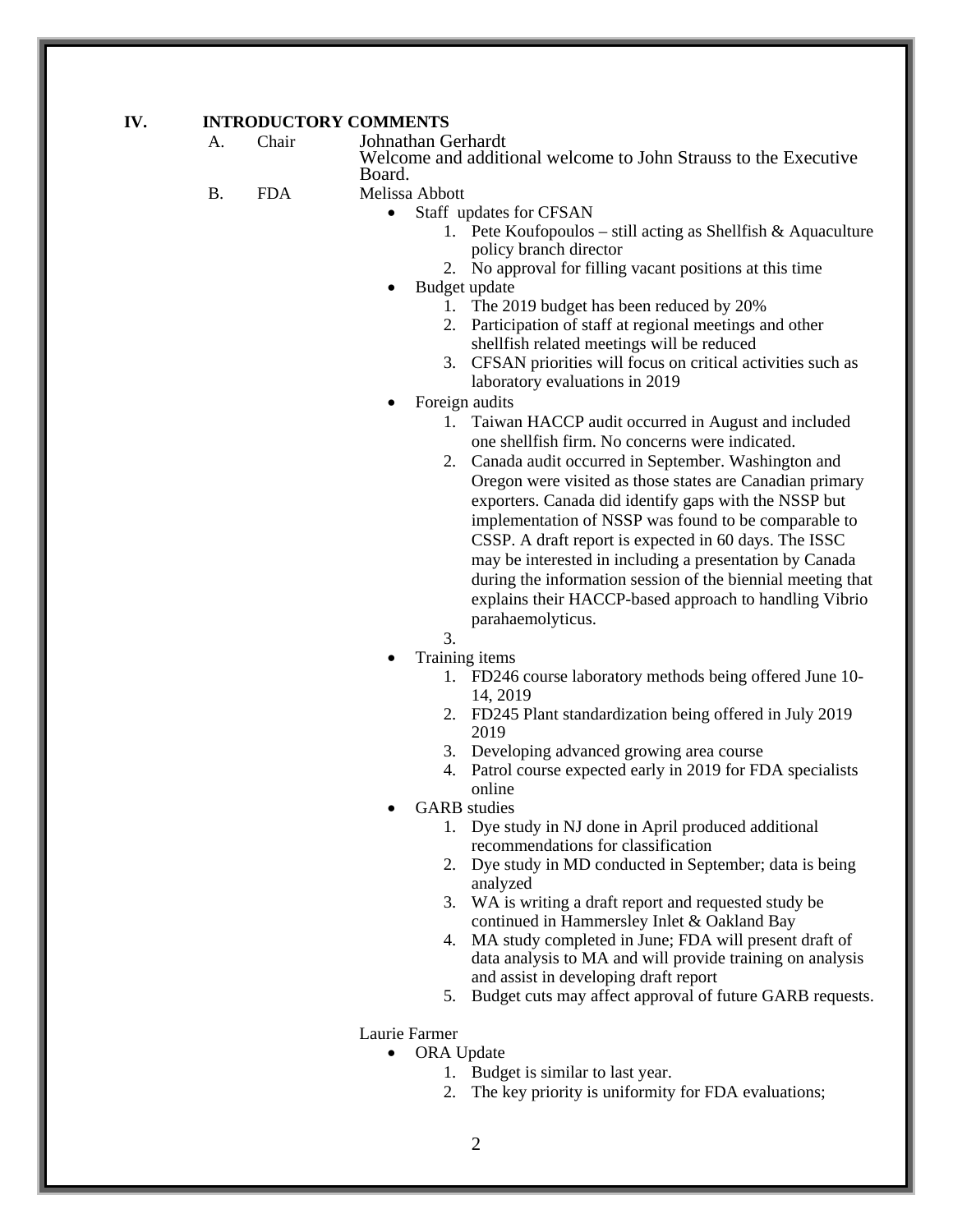developed peer templates that align NSSP requirements to deficiencies.

- 3. Luis Solorzano will be conducting field meetings to address training and standardization.
- 4. Laurie Farmer advised that states interested in having program manager meetings should contact her office.
- 5. 2017 Model Ordinance was published and evaluations will be based on the new requirements.
- 6. A track change version of Guide in 2019 will help with continuing changes and implementations associated with the national field program including assessments of program and standardizing evaluations.

## C. NMFS Jon Bell

- Aquaculture in federal waters currently has little structure; NOAA is actively hiring for this program
- No budget approved yet but funds expected to support safety in federal waters
- NOAA will get more involved with ISSC and the NSSP
- D. EPA Bill Kramer
	- See attachment which was distributed to the Board.

# **V. PROGRAM CHAIRMAN'S REPORT**

- A. 2019 Executive Board Spring Meeting will occur in late March or early April in San Diego, CA
- B. A motion was made and seconded to hold the 2019 Biennial Meeting October 5-10, 2019 in San Diego, CA at the Intercontinental Hotel. Motion was approved by a voice vote by the Board.

## **VI. COMMITTEE REPORTS**

- A. Executive Committee Report
	- Grant Updates
	- 2019 FDA Cooperative Agreement has been awarded and is the same as previous year.
	- 2019 FDA Small Conference Grant will be applied for to cover travel expenses for state representatives attending the 2019 Biennial Meeting
	- 2019 Membership and Registration Fees
		- 1. A motion was made and seconded to leave individual membership fees at \$60.00. Motion was approved by a voice vote by the Board.
		- 2. A motion was made and seconded to leave state membership fees at \$1100.00. Motion was approved by a voice vote by the Board.
		- 3. A motion was made and seconded to give the ISSC Executive Office the option to raise the registration fee by \$25 if necessary. Motion was approved by a voice vote by the Board.
- B. Laboratory Committee
	- Meets monthly in addition to several monthly subcommittee meetings
	- Tremendous amount of work is being done
- C. Time/Temperature Committee
	- Surf Clam Subcommittee
		- 1. Industry Background document including harvesting, handling, and processing practices. (See attachment provided to the Board)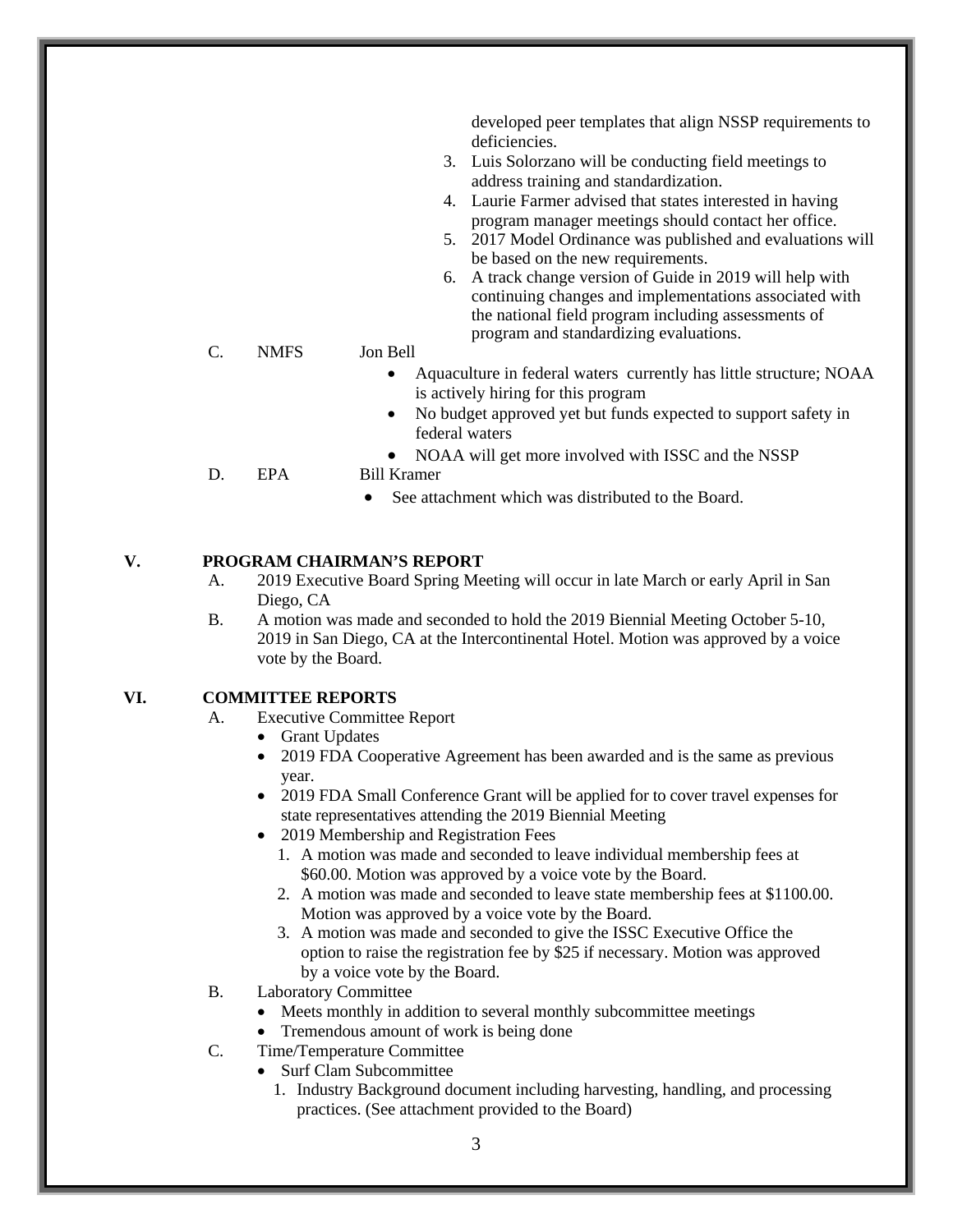- 2. A study needs to be designed to trace shellfish from harvest through processing to determine if and what time temperature controls may be needed.
- D. Research Management Committee
	- The following entities have been notified of the intent to award research contracts:
		- 1. Virginia Institute of Marine Sciences
		- 2. University of New Hampshire
		- 3. Auburn University
		- 4. University of North Carolina
		- 5. State of Maryland
	- Contracts have been initiated with 3 entities and the other 2 will be initiated soon. Total funding is around 242K.
	- Research is being expanded beyond vibrio now and ideas can be presented at next board meeting for next request for proposal cycle
- E. Training Committee
	- Discussed training requirements. Currently there are requirements for LEO, HACCP and Standardized Inspector but there are no training requirements for Growing Area Classification and poorly defined requirements for patrol.
	- There are training requirements in the Model Ordinance for some program elements while other elements have none defined. To continue to expect funding from outside sources, training requirements will need to be defined. Expect to see training proposals at the next Biennial meeting.
	- Topics for training sections at the regional meetings need to be decided. Record keeping for traceback in the event of a recall has been suggested. All suggestions for topics for thirty minute training sessions at regional meetings should be submitted to the ISSC Executive Office.

### **VII. OLD BUSINESS**

- A. US/EU Equivalency Agreement
	- Comment for federal register notice closed May  $23<sup>rd</sup>$ . A final determination is expected by the end of 2018 at which time trade can resume.
	- EU procedure requires a final vote to add US to list of  $3<sup>rd</sup>$  country importers. Washington and Massachusetts are the only approved states.
	- Additional states will have to be voted on by the EU for addition to the program.
	- FDA plans to hold a WebEx meeting to demonstrate how to use the Export Listing Module. Further discussions need to be held addressing who will be invited to these meetings.
	- Much concern was expressed regarding the fairness of the agreement.
- B. 2017 Work Plan Evaluation
	- Executive Board members have 30 days to provide comments to the ISSC Executive Office.
- C. 2018 Work Plan Approval postponed until Executive Session
	- Executive Board members have 30 days to provide comments to the ISSC Executive Office.
- D. AFDO/FDA Cooperative Agreement
	- The portal has been set up and \$843,750.00 is available for the two programs. The split of the money between the milk program and the shellfish program was determined by the amount of funding requested in previous years by members of each program.
	- Funding for travel to training can be applied for now and monies for equipment will be made available at a later date.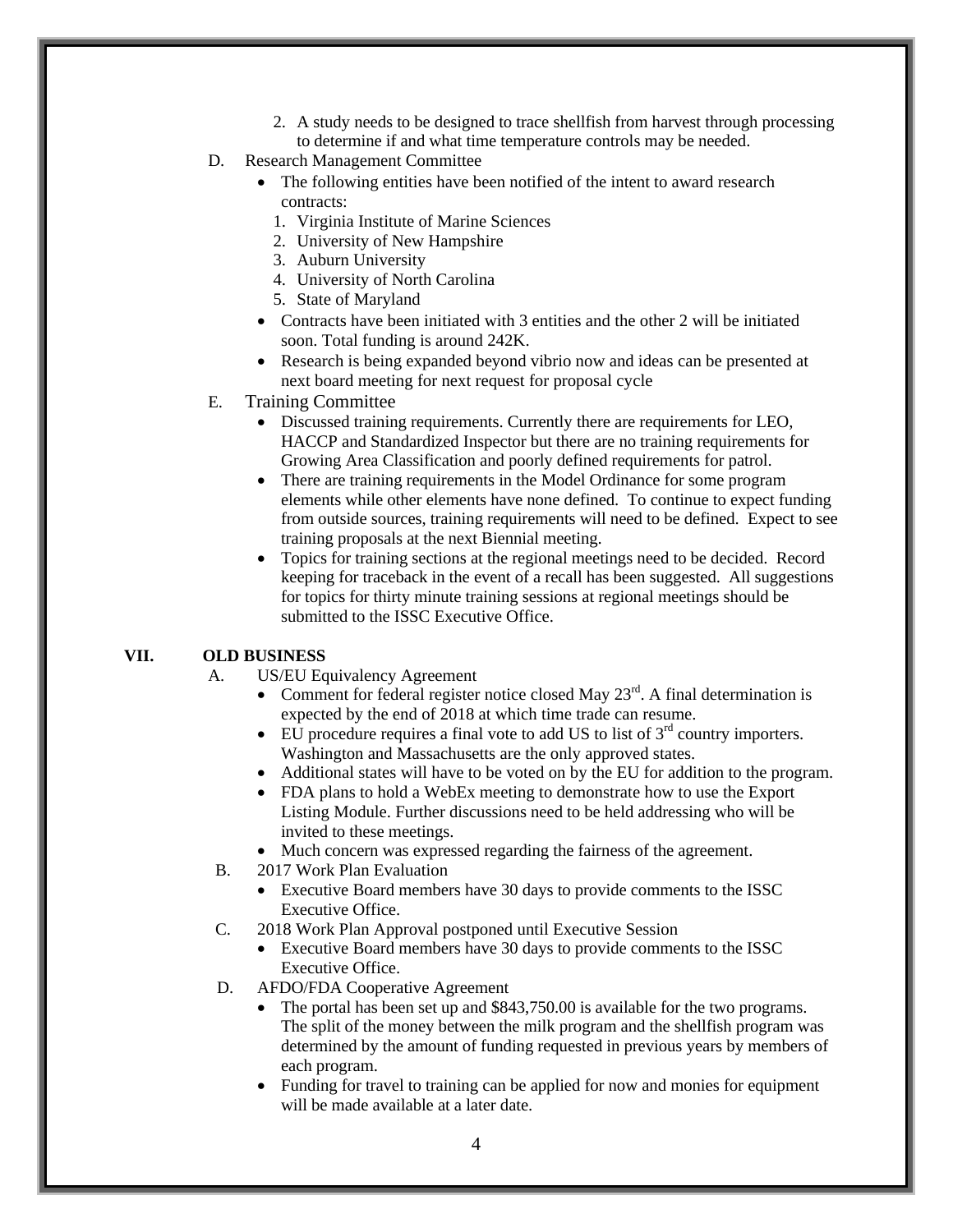- Not all states are able to benefit from this grant process. A motion was made and seconded to ask FDA to look at future funding be made available in ways to accommodate all states. Motion was approved by a voice vote by the Board.
- E. 2017 NSSP Guide Revision
	- The guide was published to the FDA and ISSC websites on October 17, 2018.
- F. V.v. Illness Review
	- FDA and CDC believe more decision documentation is needed as there is no guidance for making medical determinations and no one on the Committee is clinically able to make a determination.
	- CDC believes a case definition can be developed for anyone to use in making a septicemia determination on V.v. cases. A motion was made and seconded to request CDC to develop a case definition of septicemia for V.v. Motion was approved by a voice vote by the Board.
- G. Impact of CIDT for Reported V.p. Cases
	- A technical committee involving CDC has been formed to discuss the impacts of the recent increase in the use of culture independent diagnostic tests (CIDT). The discussion at a minimum should address:
		- 1. The impact of CIDT on the effectiveness of the *V.p.* controls included in Chapter II @.02 Shellfish Related Illnesses Associated with V.p.
		- 2. The impact that CIDT on trend data that is currently being used by the ISSC to evaluate the effectiveness of NSSP *V.p.* controls.

Additionally, the technical committee's charge will be expanded to include the identification of available tools and techniques and illness data information that could be used to enhance the effectiveness of the NSSP. These tools, techniques and additional illness information discussions should involve all illnesses associated with the consumption of raw molluscan shellfish. These discussions should address the roles of illness reporting entities and their ability to share data both real-time and long term.

 $\bullet$ 

### **VIII. NEW BUSINESS**

- A. Proposal 17-119 Implementation
	- This proposal was intended to address aquaculture in federal waters. States assumed it was applicable to aquaculture.
	- The requirement now says all product from federal waters will require a dockside testing program. Currently every boat harvesting surf clams and every state in which it is landed, is now out of compliance.
	- The Federal Water Subcommittee is meeting with FDA on October 22, 2018 to discuss how to incorporate federal water requirements into the program. The meeting is being held in College Park to attempt to develop an implementation strategy and better understand the positions of FDA and NOAA.
	- Motion was made and seconded to recommend to FDA to delay implementation of 17-119 until after ISSC has a strategy that addresses the concerns of all parties. Motion was approved by a voice vote
- B. Laboratory Evaluation Criteria Guidance
	- During the review of the 2017 NSSP Guide, conflict found in criteria from the checklist not matching the Model Ordinance. The wording in question is "more than" and "less than" statements.
	- A motion was made and seconded that should a discrepancy exist, the FDA will use criteria from the checklist. Motion was approved by a voice vote by the Board,